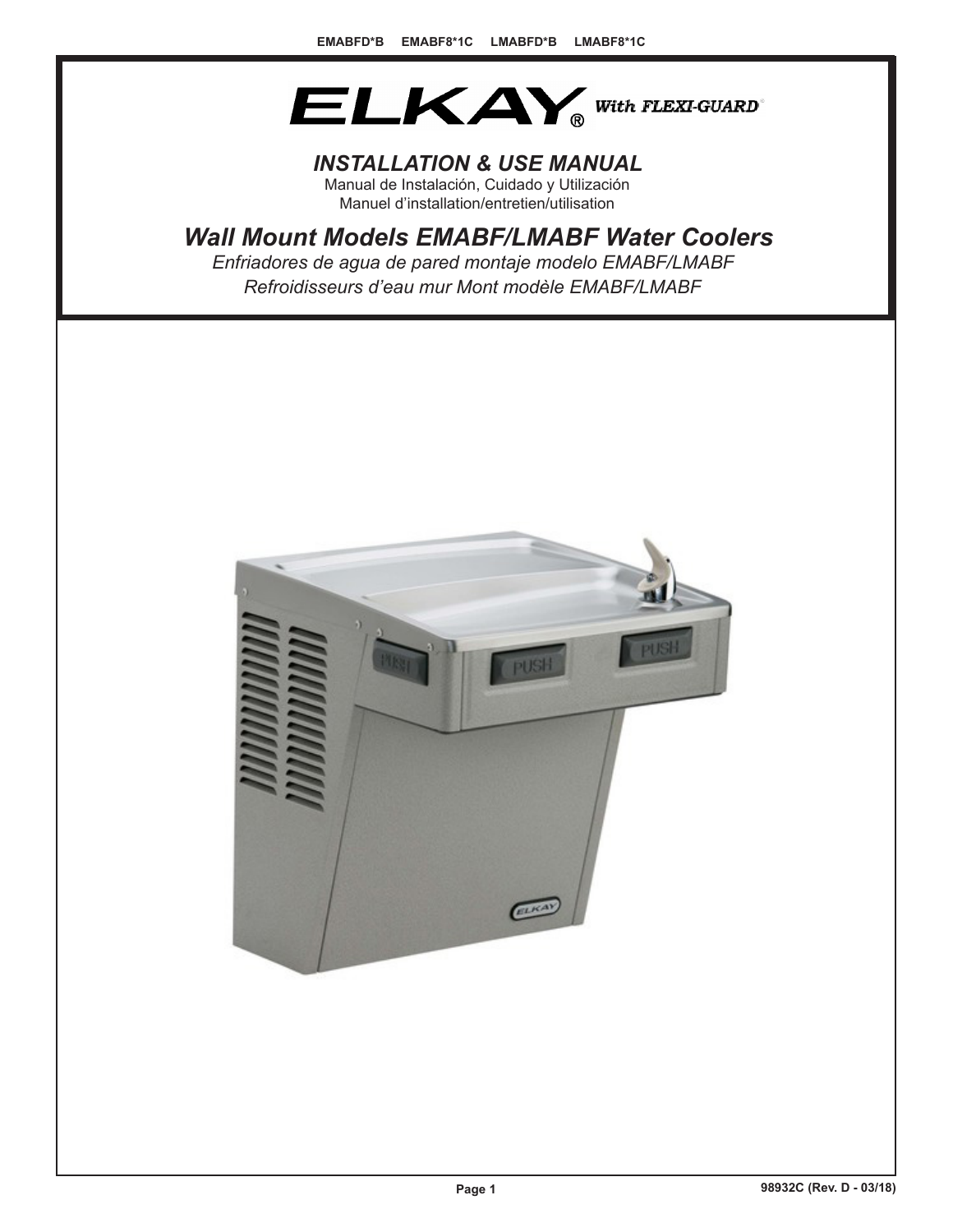**Note: Danger! Electric shock hazard. Disconnect power before servicing unit. Nota: peligro! Peligro de descarga eléctrica. Desconecte antes de reparar la unidad. Remarque : Danger ! Risque d'électrocution. Débrancher avant de réparer l'appareil.**

 Uses HFC-134A refrigerant Usa refrigerante HFC-134A Utilise du fluide frigorigéne HFC-134A





**NOTE:** Non-refrigerated units do not include all electrical and refrigeration components shown above. Other components and rough-in are the same as shown. **NOTA:** Las unidades no frigorificadas no incluyen todos los componentes eléctricos y de la refrigeración demostrados arriba. Otros componentes y a'spero-en son iguales según lo demostrado.

**NOTE:** Les unités non frigorifiées n'incluent pas tous les composants électriques et de réfrigération montrés ci-dessus. D'autres composants et rugueux-dans sont identiques que montrés.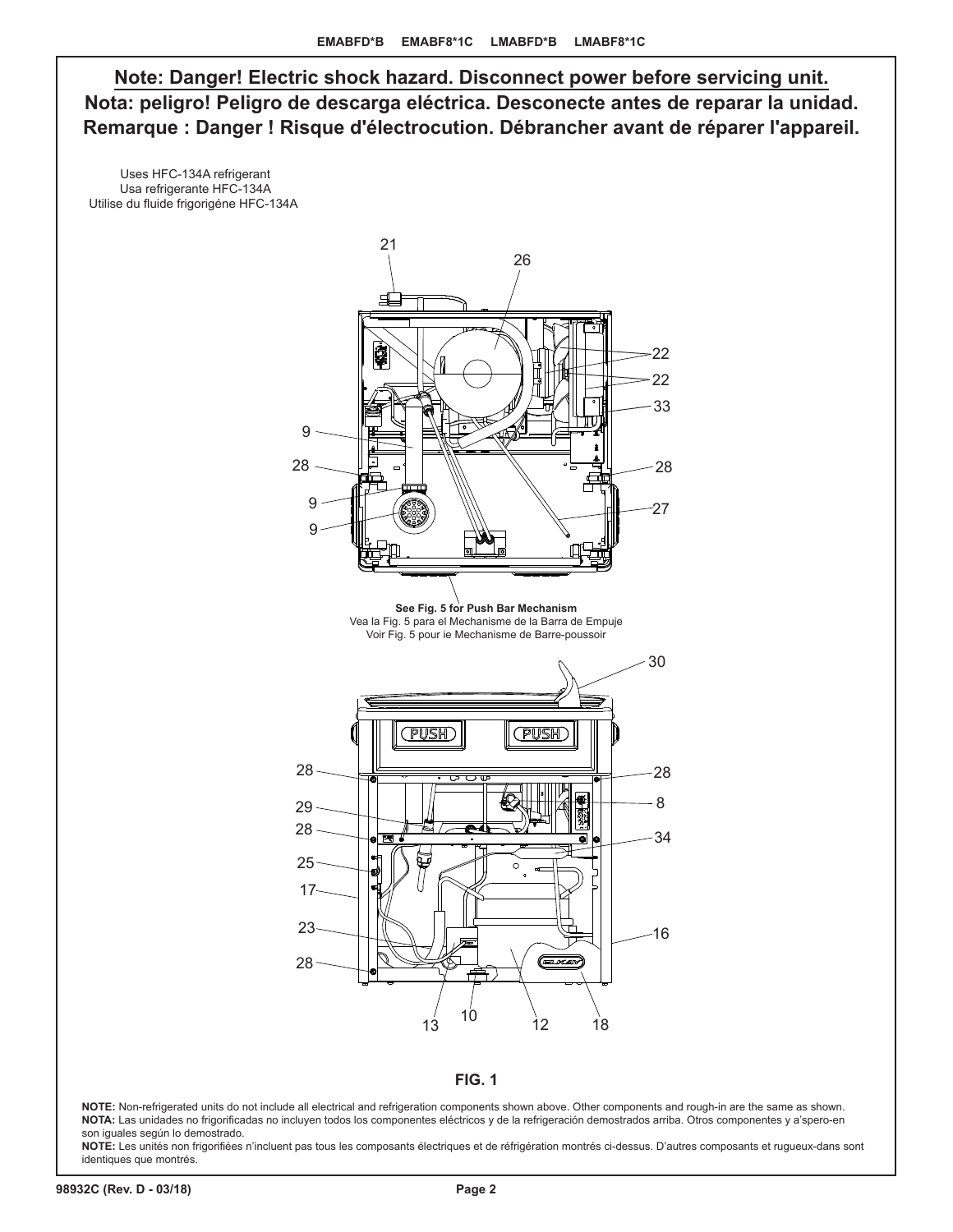

**Page 3 98932C (Rev. D - 03/18)**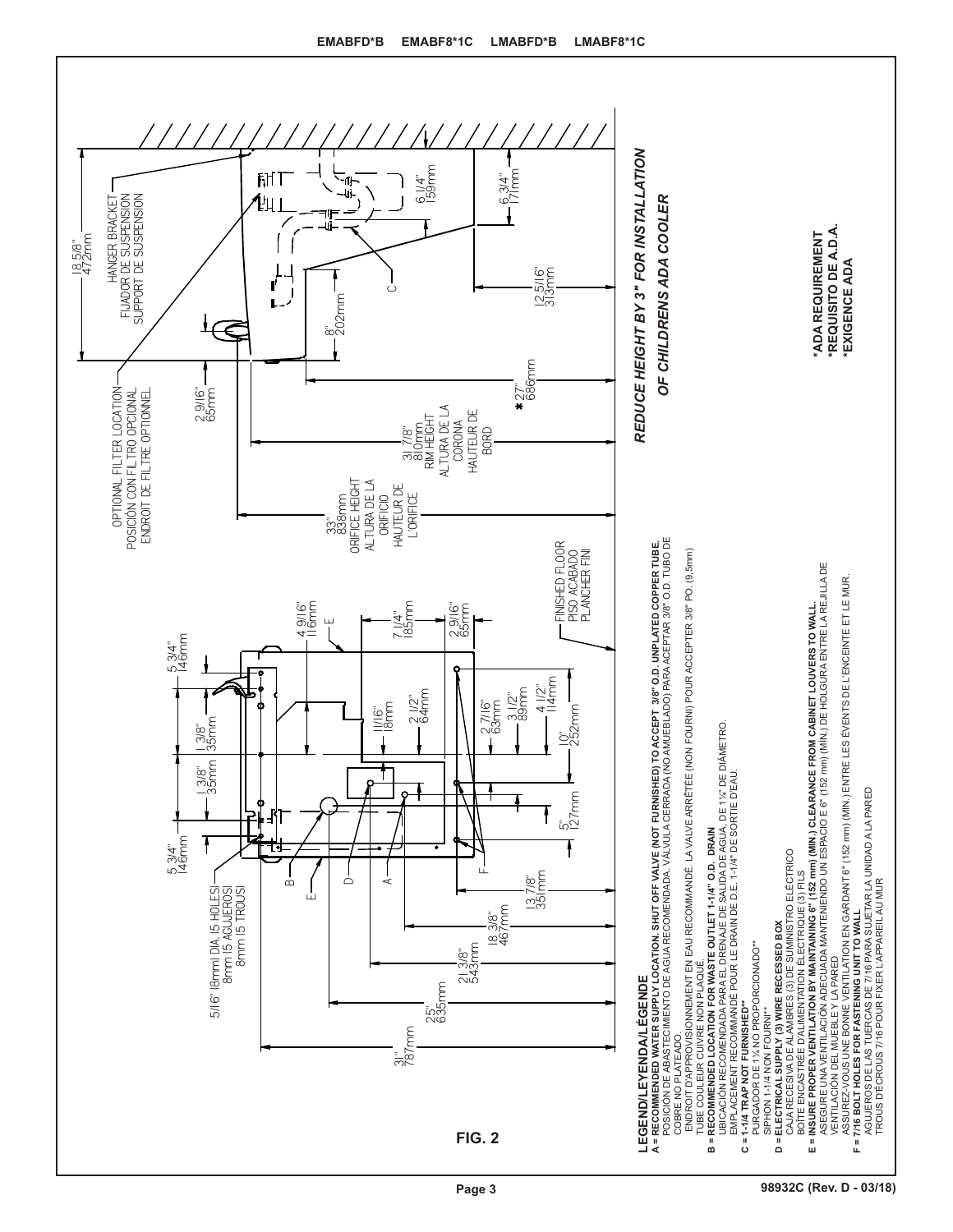# **IMPORTANT**

# **AUTHORIZED SERVICE PERSON**

#### **HANGER BRACKETS & TRAP INSTALLATION**

- 1) Remove hanger bracket fastened to back of cooler by removing one (1) screw.
- 2) Mount the hanger bracket and trap as shown in Figure 2.
- **NOTE:** Hanger Bracket MUST be supported securely. Add fixture support carrier if wall will not provide adequate support.

#### **IMPORTANT:**

- **•** 6 1/4 in. (159mm) dimension from wall to centerline of trap must be maintained for proper fit. **•** Anchor hanger securely to wall using all five (5)
- 5/16" dia. mounting holes. 3) Install straight valve for 3/8" O.D. tube.
- 

### **INSTALLATION OF COOLER**

- 4) Hang the cooler on the hanger bracket. Be certain the hanger bracket is engaged properly in the slots on the cooler back as shown in Fig. 3.
- 5) Loosen the two (2) screws holding the lower front panel at the bottom of cooler base and two (2) screws at the top. Remove the front panel and set aside.
- 6) Connect water inlet line--See Note 4 of General Instructions.
- 7) Remove the slip nut and gasket from the trap and install them on the cooler waste line making sure that the end of the waste line fits into the trap. Assemble the slip nut and gasket to the trap and tighten securely.

# **START UP**

# **Also See General Instructions**

- 8) Stream height is factory set at 35 PSI. If supply pressure varies greatly from this, adjust screw, accessible by removing front push panel (Item 7, Fig. 5). CW adjustment will raise stream and CCW adjustment will lower stream. For best adjustment, stream should hit basin approximately 6-1/2" (165mm) from bubbler.
- 9) Replace the front panel and secure by retightening four (4) screws.
- 10) If a taste, odor or sediment problem is prevalent, try installing our water filter module.

# **IMPORTANTE**

# **PERSONA DE SERVICIO AUTORIZADA**

#### **INSTALACIÓN DE FIJADOR DE SUSPENSIÓN Y DEL PURGADOR**

- 1) Quite el fijador de suspensión sujetados a la parte posterior 1) Retirez le support de suspension à l'arrière du refroidisdel enfriador quitando un (1) tornillo.
- 2) Monte el fijador de suspensión y quite el purgador como se
- muestra en la Fig. 2. **NOTA:** El fijador de suspensión DEBE de ser sostenido con seguridad. Coloque portadores de soporte de instalaciones fijas si la pared no proveerá un soporte adecuado.

#### **IMPORTANTE:**

- **•** Se debe mantener una dimensión de 6 1/4 pulgadas (159mm) desde la pared hasta la línea central del purgador para que calce de forma adecuada.
- **•** Ancle el suspensor de forma segura a la pared usando todos los cinco (5) agujeros de montaje de 5/16" de diámetro.
- 3) Instale la válvula directa para el tubo de 3/8" de diámetro externo.

# **INSTALACIÓN DEL ENFRIADOR DE AGUA**

- 4) Suspenda el enfriador en el fijador de suspensión. Asegúrese que el fijador de suspensión calce correctamente en las ranuras de la parte posterior del enfriador como se indica en la figura 3.
- 5) Afloje los dos (2) tornillos que sostienen la parte inferior del panel en la parte inferior de la base del enfriador y los dos (2) tornillos en la parte superior. Quite el panel frontal y póngalo a un lado.
- 6) Conectar el tubo de entrada de agua. Ver la Nota 4 en las Instrucciones Generales.
- 7) Quite la tuerca de retención y el obturador del purgador y instálelos en el tubo de desagüe asegurándose que la parte final del tubo de desagüe calce en el purgador. Ensamble la tuerca de la ranura y el obturador y apriete en forma segura.

# **PUESTA EN MARCHA**

#### **Vea Manual de los Instrucciones Generales**

- 8) La altura del chorro se determina en la fábrica a 35 PSI. Si la presión del suministro varía demasiado de este valor, ajuste el tornillo, sacando el panel frontal de empuje (Artículo 7, Figura 5). El ajuste en el sentido de las manecillas del reloj elevará el chorro y contra el sentido de las manecillas del reloj lo bajará. Para un mejor juste, el chorro deberá pegar en el estanque a una distancia de aproximadamente 6½" (165mm) del borboteador.
- 9) Vuelva a colocar el panel frontal y asegúrelo apretando nuevamente los cuatro (4) tornillos.
- 10) Si se suscitara un problema de sabor, olor o sedimentación, trate de instalar nuestro módulo de filtro de agua.

#### **IMPORTANT**

**ALL SERVICE TO BE PERFORMED BY AN TODO EL SERVICIO DEBERÁ SER EFECTUADO POR UNA TOUT ENTRETIEN DOIT ÊTRE EFFECTUÉ PAR UN REPRÉSENTANT AUTORISÉ**

#### **INSTALLATION DU SIPHON ET DU SUPPORT DE SUSPENSION**

- seur en enlevant une (1) vis.
- 2) Installez le support et le siphon tel qu'indiqué à la fig. 2. **NOTE** : Le support de suspension DOIT être bien retenu en place. Ajoutez des ferrures de fixation si le mur n'offre pas le soutien voulu.

#### **IMPORTANT** :

- **•** Pour avoir une bonne position, on doit garder une dimension de 6 1/4 po. (159mm) du mur à l'axe central du siphon.
- **•** Ancrez solidement le support au mur à l'aide des five (5) trous de fixation d'un diam. 5/16 po.
- 3) Installez la soupape droite dans le tuyau de D.E. 3/8".

#### **INSTALLATION DU REFROIDISSEUR**

- 4) Installez le refroidisseur sur les supports en vous assurant que ceux-ci sont bien installés dans les fentes à l'arrière du refroidisseur tel qu'indiqué à la figure 3.
- 5) Dégagez les deux (2) vis retenant le panneau inférieur avant au bas de la base du refroidisseur ainsi que deux (2) vis sur le dessus. Retirez le panneau avant et mettez-le de côté.
- 6) Connectez l'alimentation en eau. Voir note 4 des instructions générales.
- 7) Retirez l'écrou coulissant et le joint du siphon et installez-les sur la conduite résiduaire du refroidisseur en vous assurant que le bout de la conduite entre bien dans le siphon. Installez l'écrou coulissant et le joint au siphon et resserrez bien.

### **MISE EN MARCHE**

## **Voir Manuel de les Directives Generales**

- 8) Le niveau d'écoulement est réglé en usine à 35 PSI. Si la pression varie beaucoup de ce point, ajustez la vis que l'on peut atteindre en retirant le panneau avant (article 7, fig.5). Si vous ajustez dans le sens des aiguilles d'une montre, le jet augmentera et dans le sens contraire, le jet diminuera. Le meilleur ajustement est lorsque le jet frappe le bassin à environ 6-1/2" (165mm) du barboteur.
- Replacez le panneau avant et fixez le en place en resserrant les quatre (4) vis.
- 10) S'il existe un problème de goût, d'odeur ou de sédiment, essayez d'installer notre module filtre d'eau.

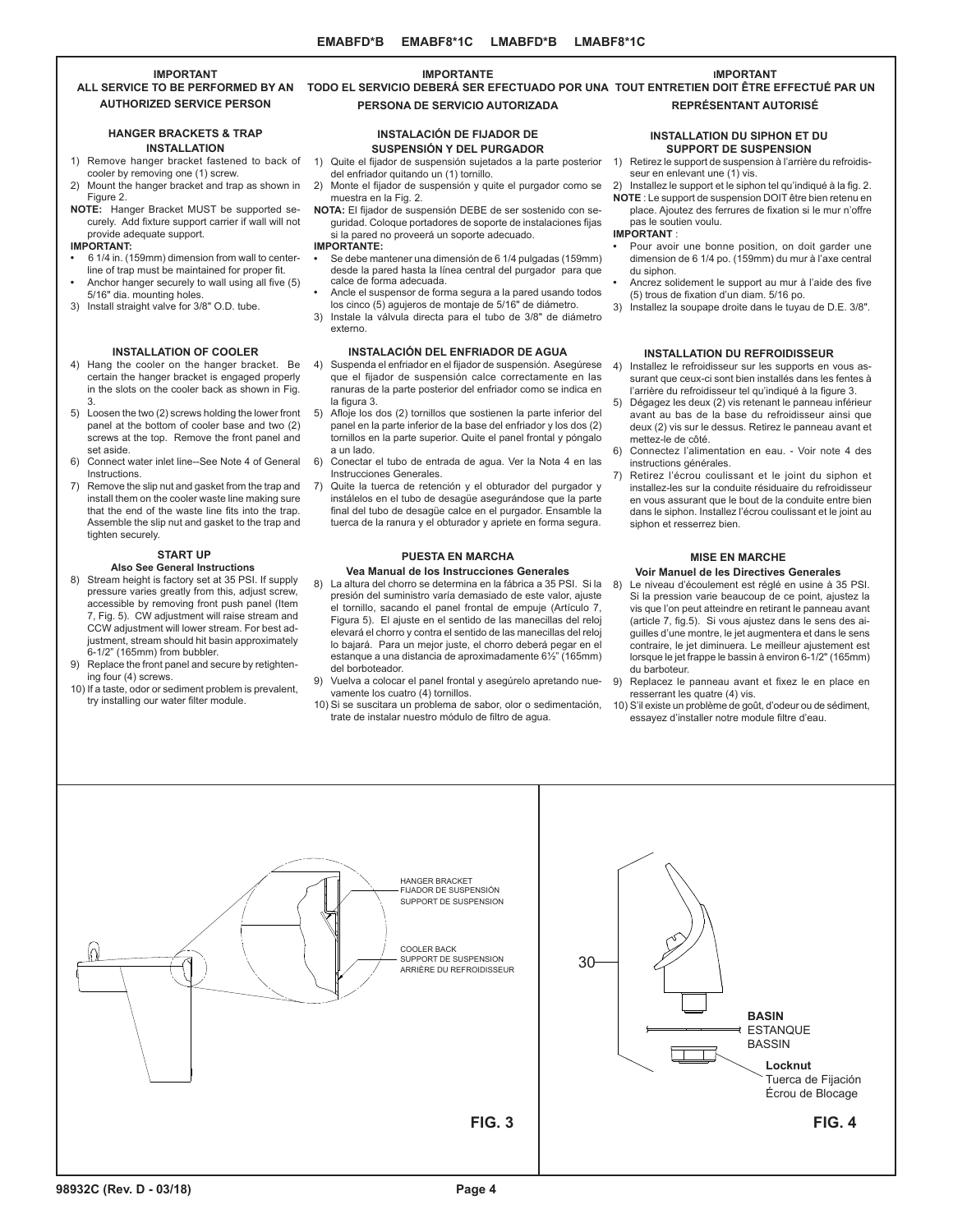

#### **Water Valve Mechanism - ADJUSTMENT PROCEDURE:**

- Turn adjustment screw (Item 19) "Counter-Clockwise" until water flow from bubbler starts.
- Turn adjustment screw "Clockwise" until water flow stops, THEN turn an additional 1/2 turn.
- **NOTE:** Adjustments stated above are viewed from underneath unit (bottom side of dispenser panel Item 1)
- **NOTE:** If continuous flow occurs at the end of the compressor cycle, turn cold control (Item 25) counterclockwise 1/4 turn.

## **Mecanismo de la Válvula de Agua-PROCEDIMIENTO DE AJUSTE:**

- Gire el tornillo de ajuste (artículo 19) "en sentido contrario de las manecillas del reloj" hasta que comience el flujo de agua del borboteador. - Gire el tornillo de ajuste "en el sentido de las manecillas del reloj" hasta que el flujo de agua se detenga, DESPUÉS gire una media vuelta adicional.
- **NOTA:** Los ajustes especificados anteriormente son correctos viendo desde la parte de abajo de la unidad (parte inferior del panel del distribuidor Artículo 1).
- **NOTA:** Si hay un flujo continuo al final del ciclo del compresor, girar el tornillo del control (Artículo 25) en contra del sentido de las agujas del reloj 1/4 de vuelta.

# **Mécanisme de soupape d'eau - PROCÉDURE DE RÉGLAGE** :

- Tournez la vis de réglage (article 19) dans le sens contraire aux aiguilles d'une montre jusqu'à ce que le débit d'eau du barboteur commence.
- Tournez la vis de réglage dans le sens des aiguilles d'une montre jusqu'à ce que le débit d'eau du barboteur s'arrête, PUIS tournez encore de 1/2 tour.
- **NOTE:** Les ajustements sont décrits tels qu'on les voit d'en dessous de l'appareil (côté inférieur du panneau distributeur article 1)
- **NOTE:** S'il y a débit continu à la fin du cycle du compresseur, tournez la commande d'eau froide (article 25) vers le côté gauche de 1/4 de tour.

# **LEGEND/LEYENDA/LÉGENDE**

- **A) Note: Water flow direction** Nota: Dirección del flujo de agua Note: Direction de l'eau
- **B) Adjust this screw to eliminate mechanism "Free Play" or continuous flow from bubbler conditions. (See ADJUSTMENT PROCEDURE)** Adjuste este tornillo para eliminar el mecanismo de "juego libre" o el flujo continuo del borboteador (vea PROCEDIMIENTO DE AJUSTE) Ajustez cette vis pour éliminer tout "jeu" du mécanisme ou tout débit continu du barboteur (voir PROCÉDURE DE RÉGLAGE)
- **C) Stream height adjustment (see note #8)** Ajuste de la altura del chorro (vea la nota #8) Ajustement de la hauteur du jet (voir la note #8)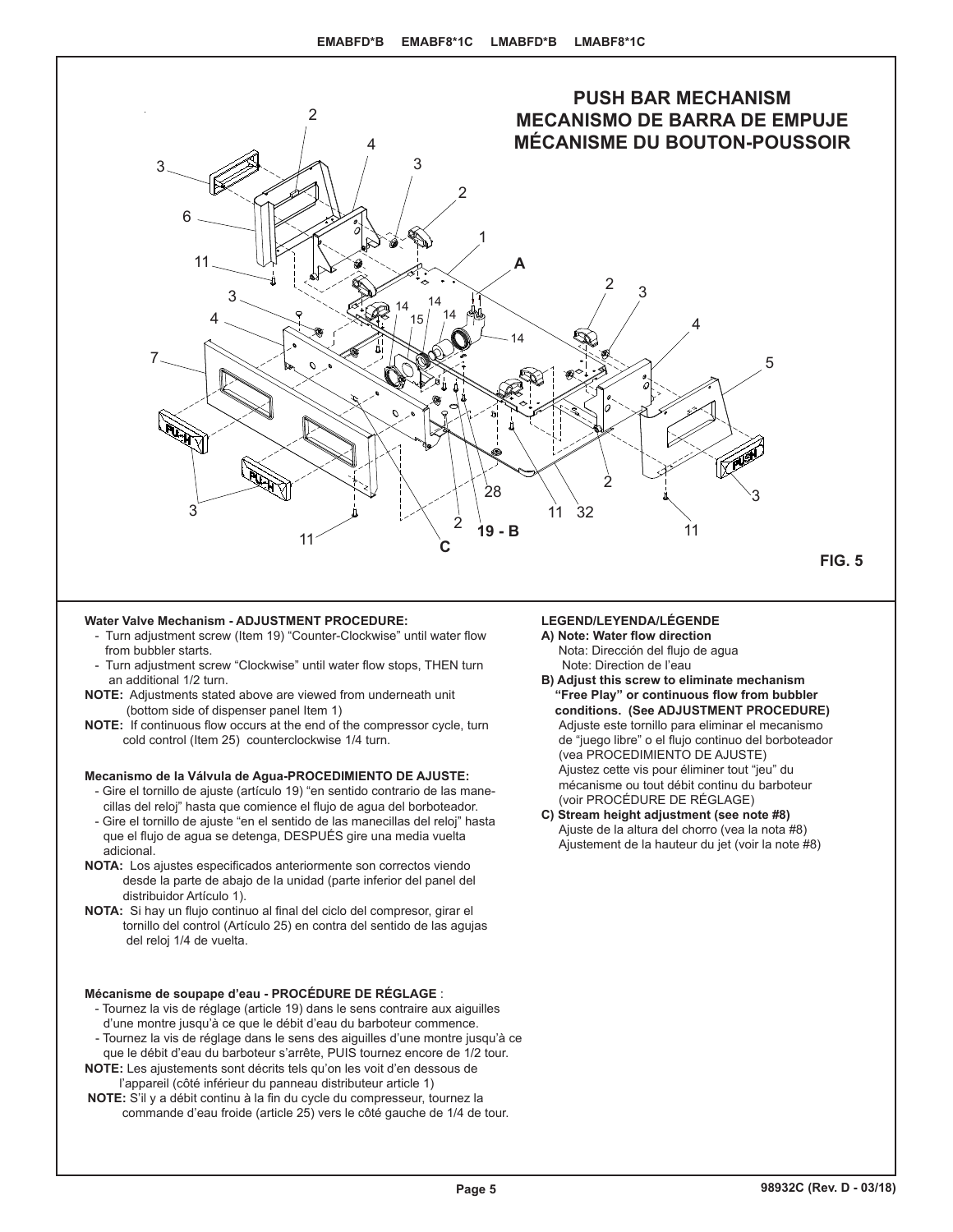

# **COLOR TABLE TABLA DE LOS COLORES TABLE DE COULEURS**

| <b>PANEL</b><br><b>COLOR</b> | <b>COLOR</b><br><b>DEL</b><br><b>PANEL</b> | <b>COULEUR</b><br><b>DU PAN-</b><br><b>NEAU</b> | Item No. 5<br>Part No.<br>Artículos No.<br>No. de Pieza<br>Article Piece | Item No. 6<br>Part No.<br>Artículos No.<br>No. de Pieza<br>Article Piece | Item No. 7<br>Part No.<br>Artículos No.<br>No. de Pieza<br>Article Piece | Item No. 16<br>Part No.<br>Artículos No.<br>No. de Pieza<br>Article Piece | Item No. 17<br>Part No.<br>Artículos No.<br>No. de Pieza<br><b>Article Piece</b> | Item No. 18<br>Part No.<br>Artículos No.<br>No. de Pieza<br>Article Piece |
|------------------------------|--------------------------------------------|-------------------------------------------------|--------------------------------------------------------------------------|--------------------------------------------------------------------------|--------------------------------------------------------------------------|---------------------------------------------------------------------------|----------------------------------------------------------------------------------|---------------------------------------------------------------------------|
| Light Gray                   | Gris Claro                                 | Gris Clair                                      | 28125C                                                                   | 28129C                                                                   | 28707C                                                                   | 28146C                                                                    | 28150C                                                                           | 27215C                                                                    |
| Stainless Steel              | Acero Inoxidable                           | Acier Inoxydable                                | 28124C                                                                   | 28128C                                                                   | 28706C                                                                   | 28525C                                                                    | 28528C                                                                           | 22955C                                                                    |